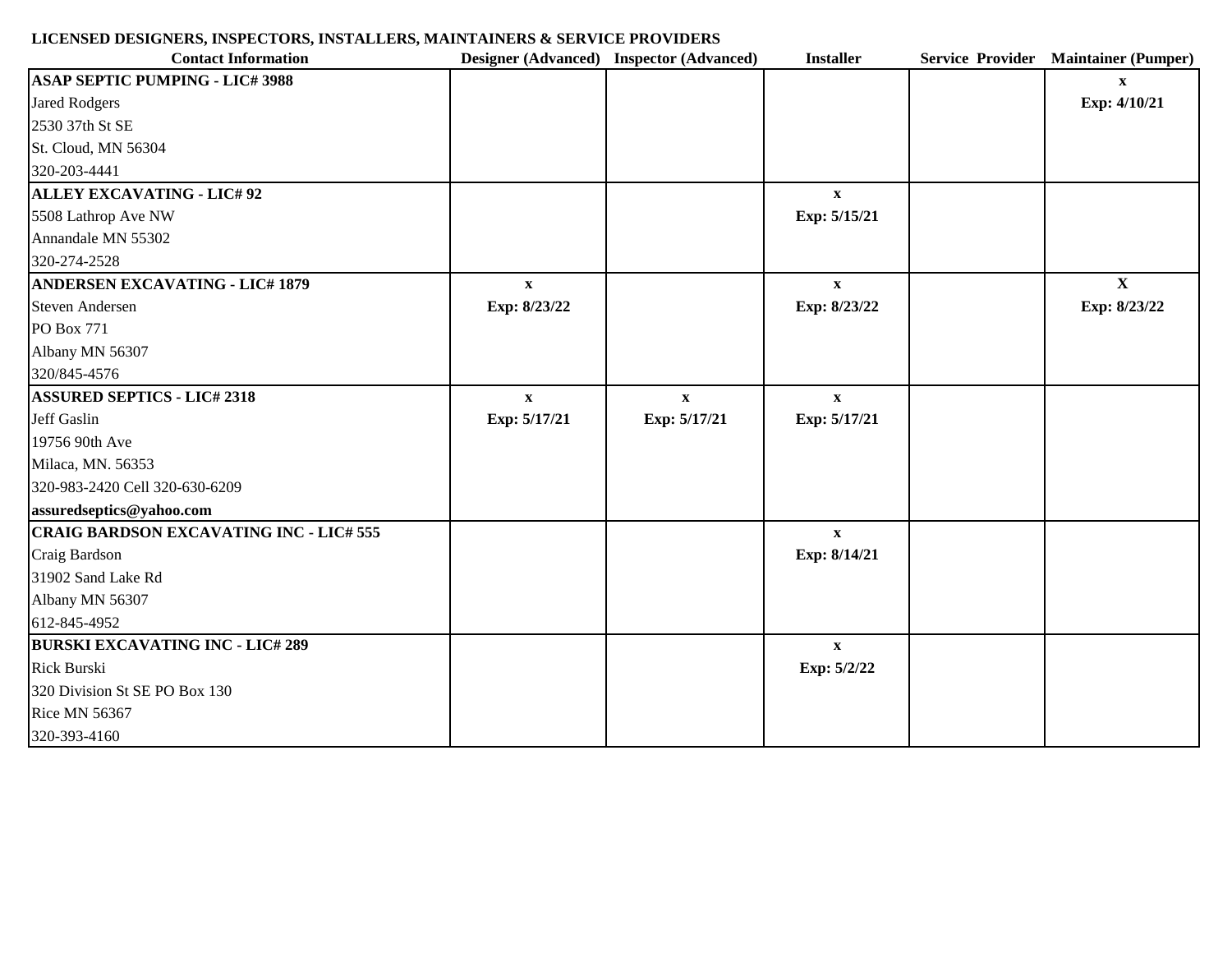| <b>Contact Information</b>               |                          | Designer (Advanced) Inspector (Advanced) | <b>Installer</b> |              | Service Provider Maintainer (Pumper) |
|------------------------------------------|--------------------------|------------------------------------------|------------------|--------------|--------------------------------------|
| <b>ANGELA BUSSE - LIC# 2658</b>          | $\mathbf{X}$             | $\mathbf{X}$                             | $\mathbf{X}$     |              |                                      |
| 10600 - $26^{th}$ St SE                  | Exp: 2/28/22             | Exp: 2/28/22                             | Exp: 2/28/22     |              |                                      |
| St Cloud MN 56304                        |                          |                                          |                  |              |                                      |
| 320-743-2482 Cell 320-309-6605           |                          |                                          |                  |              |                                      |
| <b>BUSSE SEPTIC SERVICE - LIC# 1643</b>  |                          |                                          |                  |              | $\mathbf{X}$                         |
| <b>Terrance Busse</b>                    |                          |                                          |                  |              | Exp: 3/23/21                         |
| 10600-26 <sup>th</sup> St SE             |                          |                                          |                  |              |                                      |
| St Cloud MN 56304                        |                          |                                          |                  |              |                                      |
| 320/743-2483                             |                          |                                          |                  |              |                                      |
| <b>CW LUNSER CO - LIC# 2361 / 966</b>    | $\mathbf{x}(\mathbf{X})$ | $\mathbf{x}(\mathbf{X})$                 |                  | $\mathbf{X}$ |                                      |
| <b>Clayton Lunser</b>                    | Exp: 3/18/21             | Exp: 3/18/21                             |                  | Exp: 3/18/21 |                                      |
| $1600 - 238^{\text{th}}$ St              |                          |                                          |                  |              |                                      |
| St Cloud MN 56301                        |                          |                                          |                  |              |                                      |
| 320-248-2262 (cell)                      |                          |                                          |                  |              |                                      |
| <b>CLINT'S EXCAVATING LLC - LIC# 772</b> | $\mathbf X$              | $\mathbf X$                              | $\mathbf X$      |              |                                      |
| <b>Clint Schendzielos</b>                | Exp: 7/11/21             | Exp: 7/11/21                             | Exp: 7/11/21     |              |                                      |
| 8972 - 27 <sup>th</sup> St SE            |                          |                                          |                  |              |                                      |
| St Cloud MN 56304                        |                          |                                          |                  |              |                                      |
| 320-743-3435                             |                          |                                          |                  |              |                                      |
| snowplowed@aol.com                       |                          |                                          |                  |              |                                      |
| DAVID PRZBYLLA - LIC# 1750               | $\mathbf X$              | $\mathbf{X}$                             | $\mathbf X$      |              |                                      |
| $16381 - 177$ <sup>th</sup> St           | Exp: 8/12/21             | Exp: 8/12/21                             | Exp: 8/12/21     |              |                                      |
| Little Falls MN 56345                    |                          |                                          |                  |              |                                      |
| 320-632-8586                             |                          |                                          |                  |              |                                      |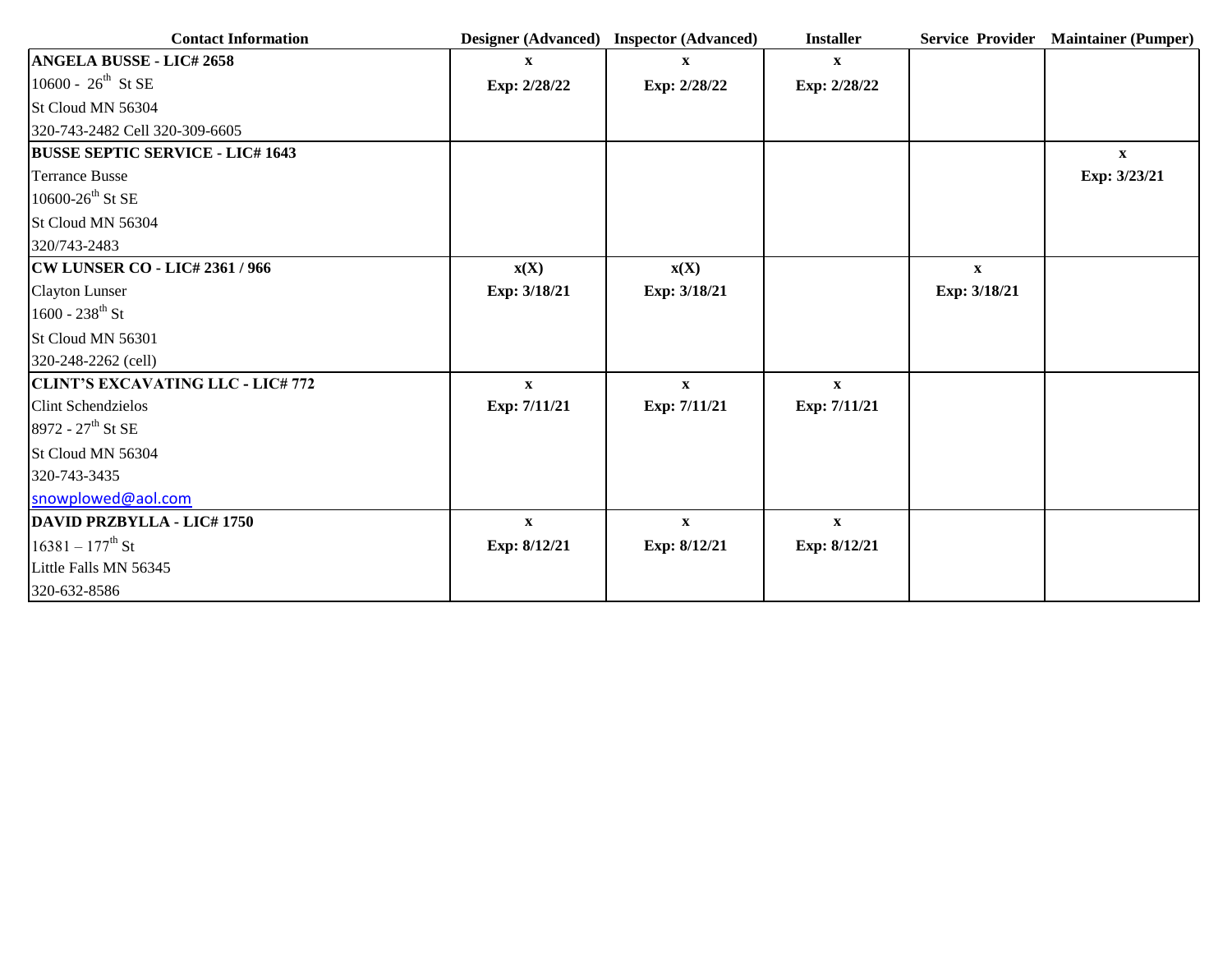| <b>Contact Information</b>                           |                          | Designer (Advanced) Inspector (Advanced) | <b>Installer</b> |              | Service Provider Maintainer (Pumper) |
|------------------------------------------------------|--------------------------|------------------------------------------|------------------|--------------|--------------------------------------|
| <b>DENNIS BRAND EXCAVATING - LIC# 482</b>            |                          |                                          | $\mathbf{x}$     |              |                                      |
| Dennis Brand C1214                                   |                          |                                          | Exp: 8/12/21     |              |                                      |
| 4420 - $65^{\text{th}}$ St NE                        |                          |                                          |                  |              |                                      |
| Sauk Rapids MN 56379                                 |                          |                                          |                  |              |                                      |
| 320-252-1235                                         |                          |                                          |                  |              |                                      |
| DIGGERS INC - LIC# 2479                              |                          |                                          | $\mathbf X$      |              |                                      |
| Dave Malikowski                                      |                          |                                          | Exp: 4/12/21     |              |                                      |
| PO Box 156                                           |                          |                                          |                  |              |                                      |
| Sauk Rapids MN 56379                                 |                          |                                          |                  |              |                                      |
| 320-217-8563                                         |                          |                                          |                  |              |                                      |
| <b>FIEDLERS YOUR PUMPING SPECIALISTS - LIC# 3318</b> |                          | $\mathbf{x}$                             |                  | $\mathbf{X}$ | $\mathbf{X}$                         |
| Cindy Tiemann                                        |                          | Exp: 4/19/21                             |                  | Exp: 4/19/21 | Exp: 4/19/21                         |
| 18627 Nature Rd                                      |                          |                                          |                  |              |                                      |
| Royalton MN 56373                                    |                          |                                          |                  |              |                                      |
| 320-252-9916                                         |                          |                                          |                  |              |                                      |
| <b>FERRELL EXCAVATING INC LIC#489</b>                | $\mathbf{x}$             | $\mathbf X$                              | $\mathbf X$      |              |                                      |
| Christopher H Ferrell                                | Exp: 4/10/21             | Exp: 4/10/21                             | Exp: 4/10/21     |              |                                      |
| 11151 Hollister Ave NW                               |                          |                                          |                  |              |                                      |
| Maple Lake MN 55358                                  |                          |                                          |                  |              |                                      |
| 612-501-6240                                         |                          |                                          |                  |              |                                      |
| <b>GARY MEYER - LIC# 298</b>                         | $\mathbf{x}$             | $\mathbf X$                              |                  |              |                                      |
| $55 - 75$ <sup>TH</sup> Ave NE                       | Exp: 3/31/21             | Exp: 3/31/21                             |                  |              |                                      |
| Sauk Rapids MN 56379                                 |                          |                                          |                  |              |                                      |
| 320-654-1270                                         |                          |                                          |                  |              |                                      |
| <b>GRANITE CITY ENVIRONMENTAL LLC - LIC# 3683</b>    | $\mathbf{x}(\mathbf{X})$ | $\mathbf{x}(\mathbf{X})$                 |                  | $\mathbf X$  |                                      |
| Clint Jordahl                                        | Exp: 3/24/21             | Exp: 3/24/21                             |                  | Exp: 3/24/21 |                                      |
| PO BOX 1382                                          |                          |                                          |                  |              |                                      |
| St Cloud MN 56303                                    |                          |                                          |                  |              |                                      |
| 320-266-0351                                         |                          |                                          |                  |              |                                      |
| clint@granitecityenv.com                             |                          |                                          |                  |              |                                      |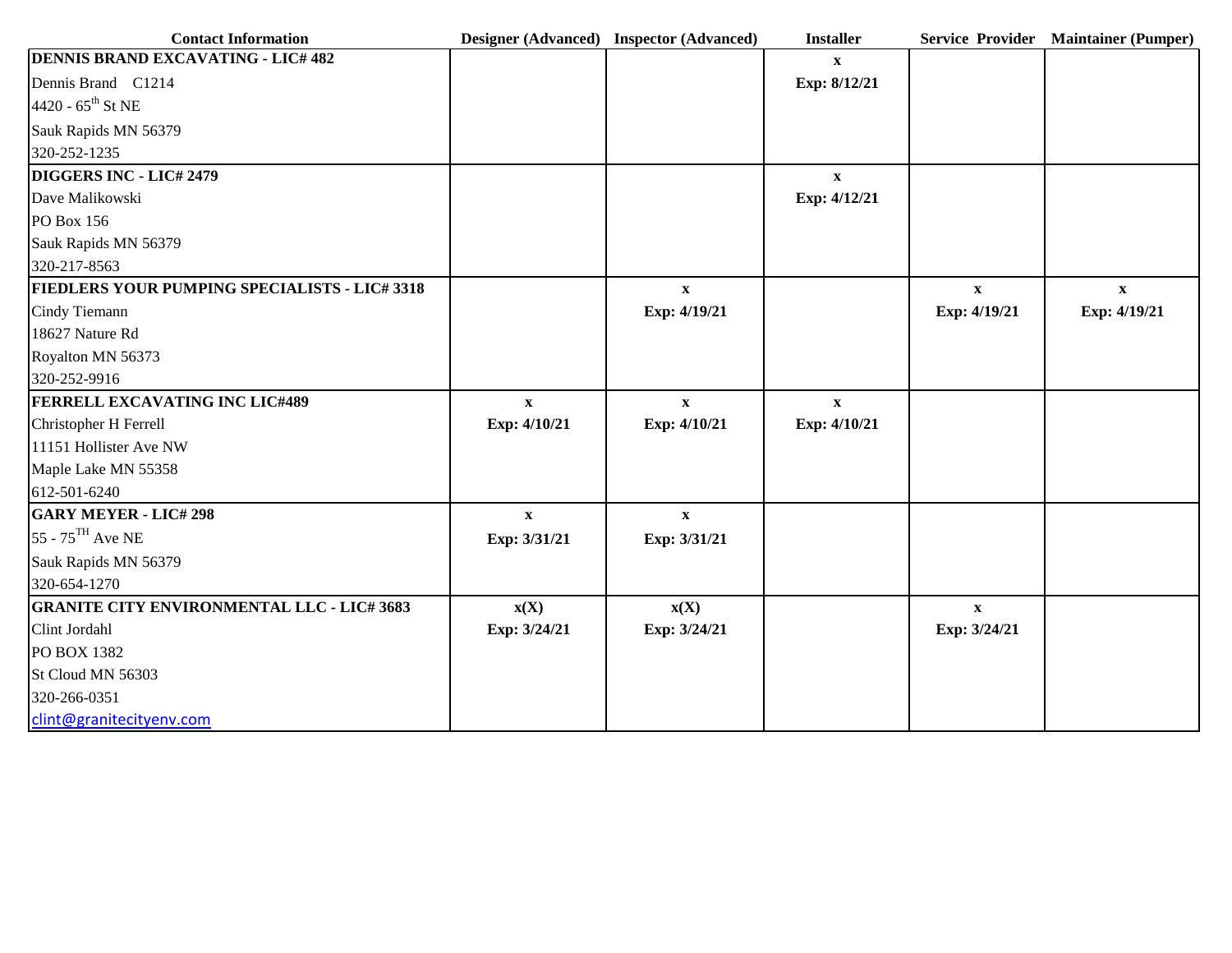| <b>Contact Information</b>                   |                           | Designer (Advanced) Inspector (Advanced) | <b>Installer</b>          | Service Provider Maintainer (Pumper) |
|----------------------------------------------|---------------------------|------------------------------------------|---------------------------|--------------------------------------|
| <b>HERBST EXCAVATING - LIC# 1175</b>         |                           |                                          | $\mathbf{x}$              |                                      |
| John Herbst                                  |                           |                                          | Exp: 7/14/21              |                                      |
| $4260 - 150^{\text{th}}$ Ave SE              |                           |                                          |                           |                                      |
| Clear Lake MN 55319                          |                           |                                          |                           |                                      |
| 763-261-4310                                 |                           |                                          |                           |                                      |
| <b>HJORT EXCAVATING INC- LIC#376</b>         |                           |                                          | $\mathbf X$               |                                      |
| $7454 - 140$ <sup>TH</sup> St                |                           |                                          | Exp: 5/08/21              |                                      |
| Milaca MN 56353                              |                           |                                          |                           |                                      |
| 320-983-6467                                 |                           |                                          |                           |                                      |
| <b>HOHLEN EXCAVATING &amp; SEWER-LIC#187</b> | $\boldsymbol{\mathrm{X}}$ | $\boldsymbol{\mathrm{X}}$                | $\mathbf{x}$              |                                      |
| Gerald Hohlen                                | Exp: 5/16/21              | Exp: 5/16/21                             | Exp: 5/16/21              |                                      |
| PO Box 125                                   |                           |                                          |                           |                                      |
| <b>Bock MN 56313</b>                         |                           |                                          |                           |                                      |
| 612-390-6607                                 |                           |                                          |                           |                                      |
| <b>J&amp;S EXCAVATING - LIC# 581</b>         |                           |                                          | $\mathbf{X}$              |                                      |
| James Senkyr                                 |                           |                                          | Exp: 4/13/23              |                                      |
| 22871 Co Rd 7                                |                           |                                          |                           |                                      |
| St Cloud MN 56301                            |                           |                                          |                           |                                      |
| 320-255-0690                                 |                           |                                          |                           |                                      |
| JC DESIGN - LIC# 1688                        | $\boldsymbol{\mathrm{X}}$ | $\mathbf X$                              |                           |                                      |
| Janet Coon                                   | Exp: 5/08/21              | Exp: 5/08/21                             |                           |                                      |
| 7685 - Wilson Rd                             |                           |                                          |                           |                                      |
| Eveleth MN 55734                             |                           |                                          |                           |                                      |
| 218-404-3964                                 |                           |                                          |                           |                                      |
| janetcoon2019@gmail.com                      |                           |                                          |                           |                                      |
| <b>JOE'S COUNTRYSIDE - LIC# 1853</b>         |                           |                                          | $\mathbf{x}$              |                                      |
| Joe Paggen                                   |                           |                                          | Exp: 5/11/21              |                                      |
| 9462 Tallow Rd                               |                           |                                          |                           |                                      |
| St Joseph MN 56374                           |                           |                                          |                           |                                      |
| 320-253-6756                                 |                           |                                          |                           |                                      |
| <b>JOE'S EXCAVATING - LIC# 989</b>           |                           |                                          | $\boldsymbol{\mathrm{X}}$ |                                      |
| Joseph Lahr                                  |                           |                                          | Exp: 4/17/21              |                                      |
| 1229 Pine Cone Rd NE                         |                           |                                          |                           |                                      |
| Sartell MN 56377                             |                           |                                          |                           |                                      |
| 320-252-7158                                 |                           |                                          |                           |                                      |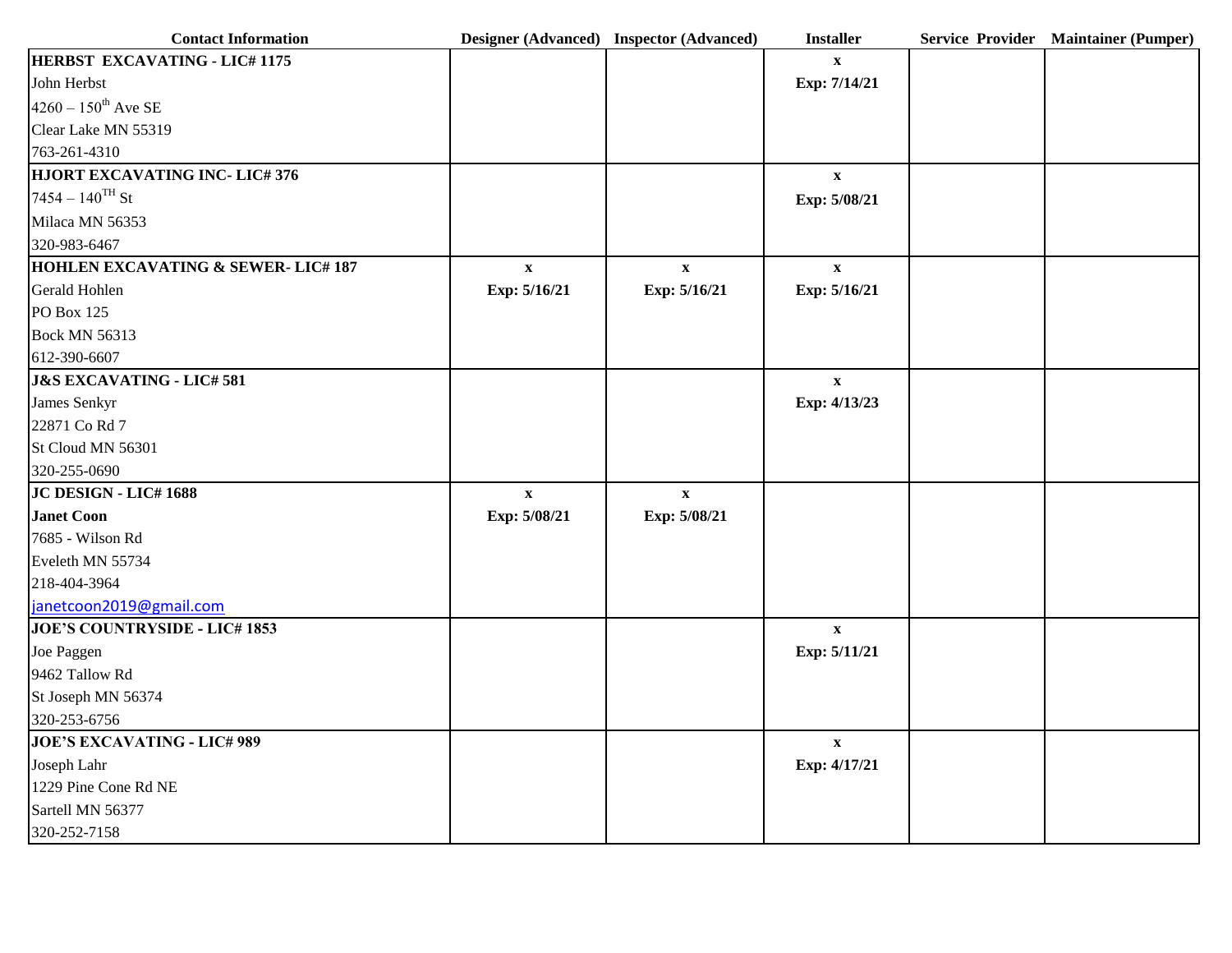| <b>Contact Information</b>                    |               | Designer (Advanced) Inspector (Advanced) | <b>Installer</b> |               | Service Provider Maintainer (Pumper) |
|-----------------------------------------------|---------------|------------------------------------------|------------------|---------------|--------------------------------------|
| <b>JOHNSON SEPTIC SERVICE - LIC# 1023</b>     | $\mathbf{x}$  | $\mathbf{x}$                             | $\mathbf{X}$     |               | $\mathbf{X}$                         |
| Jeremiah Johnson                              | Exp: 6/01/21  | Exp: 6/01/21                             | Exp: 6/01/21     |               | Exp: 6/01/21                         |
| 8291 - 140th St                               |               |                                          |                  |               |                                      |
| Milaca MN 56353                               |               |                                          |                  |               |                                      |
| 320-983-6622                                  |               |                                          |                  |               |                                      |
| K & L EXCAVATING - LIC# 2977                  |               |                                          | $\mathbf{X}$     |               |                                      |
| 7828 438th St                                 |               |                                          | Exp: 10/05/21    |               |                                      |
| <b>Rice MN 56367</b>                          |               |                                          |                  |               |                                      |
| 320-241-0965                                  |               |                                          |                  |               |                                      |
| KASPER EXCAVATING LLC - LIC# 2391             |               |                                          | $\mathbf{x}$     |               |                                      |
| Randy Kasper                                  |               |                                          | Exp: 11/01/21    |               |                                      |
| 8322 122nd Ave SE                             |               |                                          |                  |               |                                      |
| Becker MN 55308                               |               |                                          |                  |               |                                      |
| 763-262-6203 Cell 612-419-9942                |               |                                          |                  |               |                                      |
| <b>KRAEMER TRUCKING &amp; EXCAV-LIC# 696</b>  |               |                                          | $\mathbf{x}$     | $\mathbf{X}$  |                                      |
| Chad Kraemer                                  |               |                                          | Exp: 04/09/21    | Exp: 04/09/21 |                                      |
| 16905 Co Rd 158 PO Box 434                    |               |                                          |                  |               |                                      |
| Cold Spring MN 56320                          |               |                                          |                  |               |                                      |
| 320-685-3024                                  |               |                                          |                  |               |                                      |
| <b>LANGE TRENCHING INC-LIC# 688</b>           | $\mathbf{X}$  |                                          | $\mathbf{X}$     |               |                                      |
| PO Box 70                                     | Exp: 03/31/21 |                                          | Exp: 03/31/21    |               |                                      |
| Avon MN 56310                                 |               |                                          |                  |               |                                      |
| 320-356-7976                                  |               |                                          |                  |               |                                      |
| <b>LARSON EXCAV. CONTRACTORS LLC-LIC# 636</b> |               |                                          | $\mathbf{X}$     |               |                                      |
| Jeff Larson                                   |               |                                          | Exp: 08/08/21    |               |                                      |
| 41354 Co Rd 9                                 |               |                                          |                  |               |                                      |
| Holdingford MN 56340                          |               |                                          |                  |               |                                      |
| 320-746-2684                                  |               |                                          |                  |               |                                      |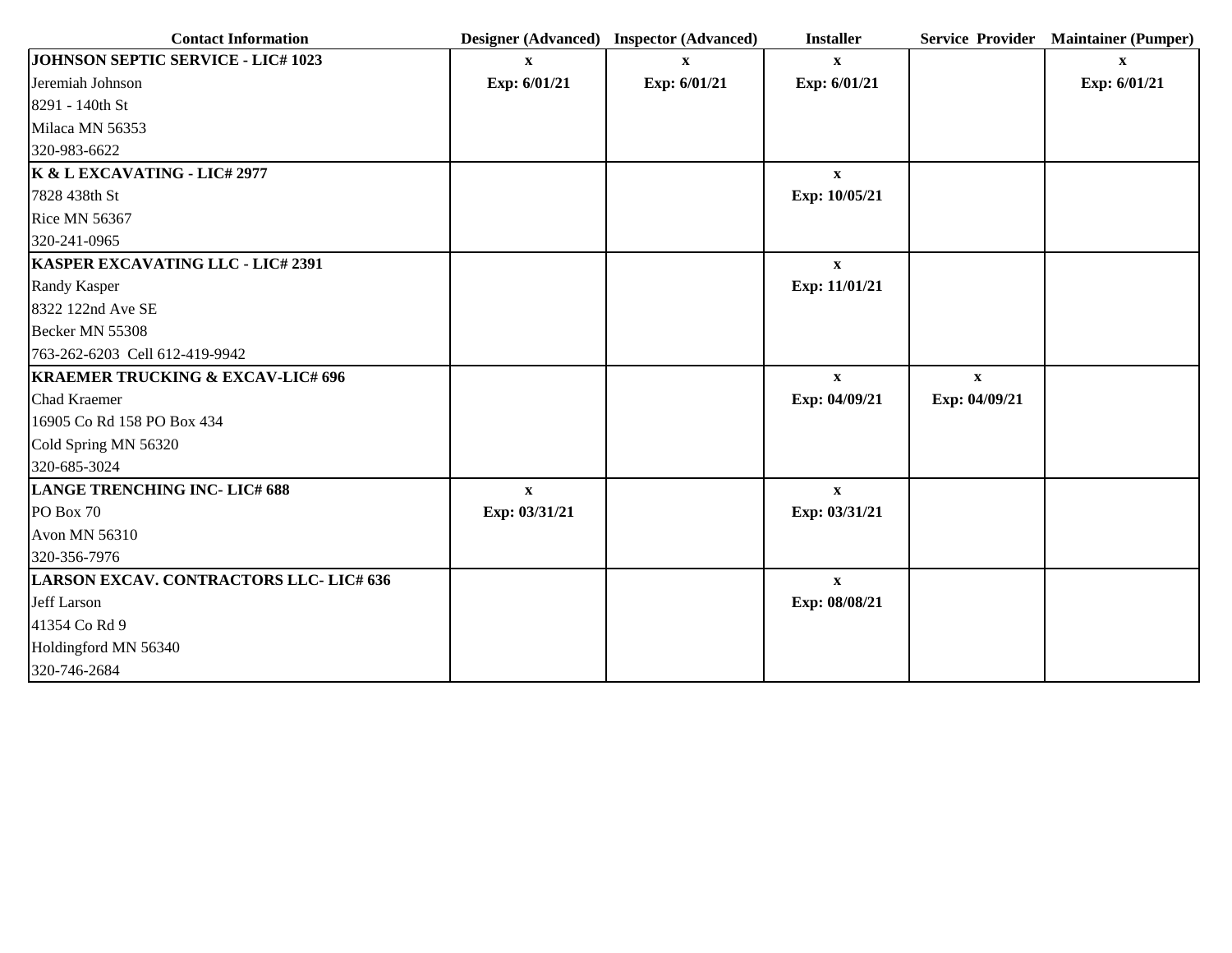| <b>Contact Information</b>              |                           | Designer (Advanced) Inspector (Advanced) | <b>Installer</b> |               | Service Provider Maintainer (Pumper) |
|-----------------------------------------|---------------------------|------------------------------------------|------------------|---------------|--------------------------------------|
| <b>LOGAN'S EXCAVATING - LIC# 4030</b>   | $\mathbf{x}$              | $\mathbf{x}$                             | $\mathbf{x}$     |               |                                      |
| Logan Hayes, Dillan Hayes               | Exp: 10/04/21             | Exp: 10/04/21                            | Exp: 10/04/21    |               |                                      |
| 16349 130th Ave                         |                           |                                          |                  |               |                                      |
| Milaca, MN. 56353                       |                           |                                          |                  |               |                                      |
| 320-469-6128                            |                           |                                          |                  |               |                                      |
| Logan@LogansExcavation.com              |                           |                                          |                  |               |                                      |
| <b>NELSON SEPTIC SERVICE - LIC# 854</b> |                           |                                          |                  |               | $\mathbf{x}$                         |
| Jerome Nelson                           |                           |                                          |                  |               | Exp: 04/21/21                        |
| PO Box 85                               |                           |                                          |                  |               |                                      |
| <b>Rice MN 56367</b>                    |                           |                                          |                  |               |                                      |
| 320-393-2787                            |                           |                                          |                  |               |                                      |
| Northwoods Dirt Works, LLC - LIC# 3341  |                           |                                          | $\mathbf X$      |               |                                      |
| Ray Novak                               |                           |                                          | Exp: 06/30/21    |               |                                      |
| 12790 155th St NE                       |                           |                                          |                  |               |                                      |
| <b>Foley MN 56329</b>                   |                           |                                          |                  |               |                                      |
| 320-290-2259                            |                           |                                          |                  |               |                                      |
| <b>OPATZ EXCAVATION - LIC#716</b>       | $\boldsymbol{\mathrm{X}}$ |                                          | $\mathbf X$      |               |                                      |
| <b>Edward Opatz</b>                     | Exp: 04/01/21             |                                          | Exp: 04/01/21    |               |                                      |
| $43330 - 125$ <sup>th</sup> Ave         |                           |                                          |                  |               |                                      |
| Holdingford MN 56340                    |                           |                                          |                  |               |                                      |
| 320746-8297                             |                           |                                          |                  |               |                                      |
| <b>PAUL'S EXCAVATING - LIC# 2144</b>    | $\mathbf{X}$              | $\mathbf{x}$                             | $\mathbf{X}$     |               |                                      |
| Paul Wolter                             | Exp: 04/06/21             | Exp: 04/06/21                            | Exp: 04/06/21    |               |                                      |
| 989 - $60^{\text{TH}}$ Ave SE           |                           |                                          |                  |               |                                      |
| St Cloud MN 56304                       |                           |                                          |                  |               |                                      |
| 320-253-8147                            |                           |                                          |                  |               |                                      |
| PROM EXCAVATING - LIC#801               | x intermediate            | $\mathbf X$                              | $\mathbf{X}$     | $\mathbf{X}$  |                                      |
| <b>Chuck Prom</b>                       | Exp: 06/11/21             | Exp: 06/11/21                            | Exp: 06/11/21    | Exp: 06/11/21 |                                      |
| 950 - $55^{\text{th}}$ Ave SE           |                           |                                          |                  |               |                                      |
| St Cloud MN 55304                       |                           |                                          |                  |               |                                      |
| 320-252-7028                            |                           |                                          |                  |               |                                      |
| promexc@live.com                        |                           |                                          |                  |               |                                      |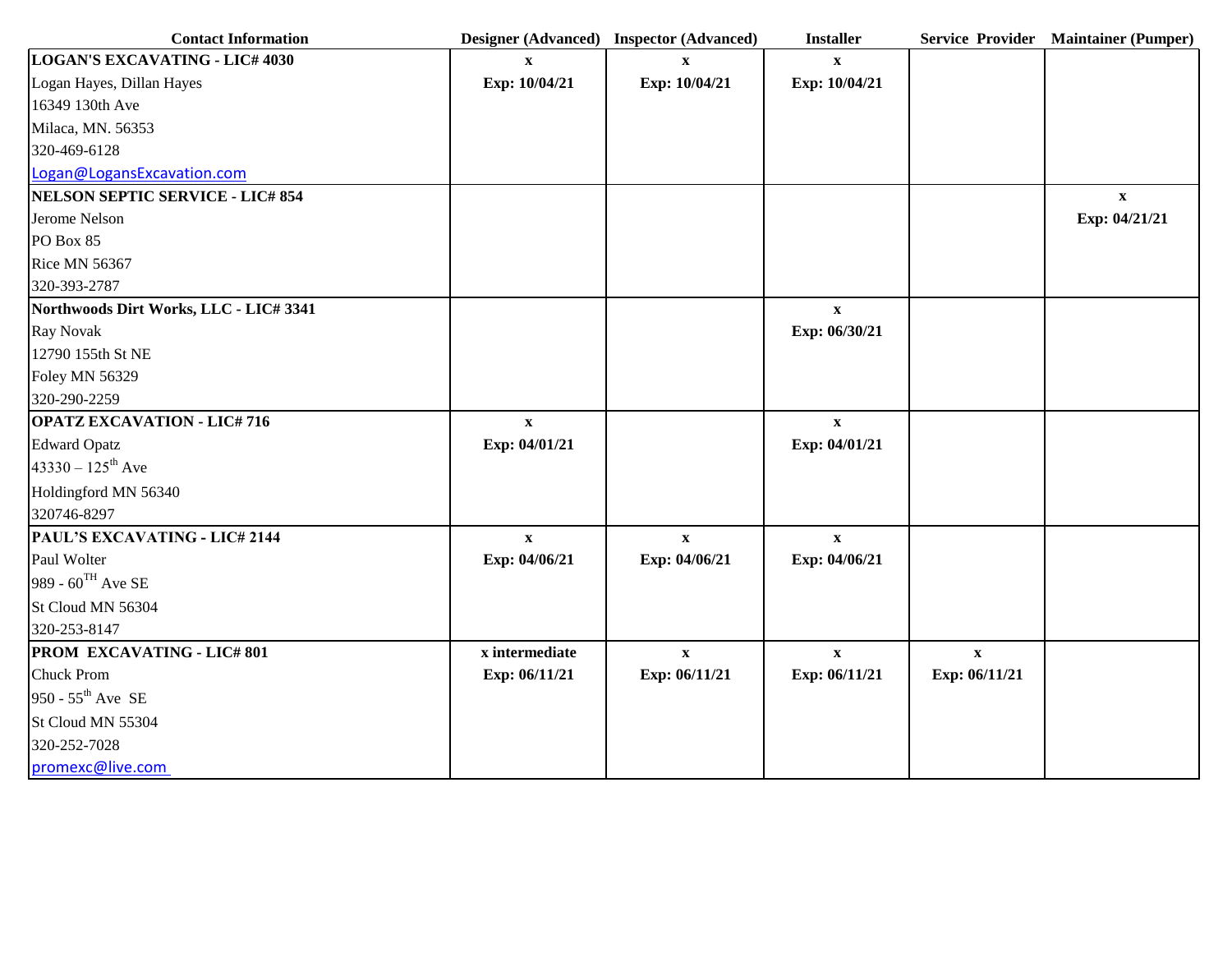| <b>Contact Information</b>               |                          | Designer (Advanced) Inspector (Advanced) | <b>Installer</b> |               | Service Provider Maintainer (Pumper) |
|------------------------------------------|--------------------------|------------------------------------------|------------------|---------------|--------------------------------------|
| <b>RON STRAKA-LIC#2846</b>               | X                        |                                          | $\mathbf{x}$     |               |                                      |
| 11603 - 290th Street                     | Exp: 04/11/21            | Exp: 04/11/21                            | Exp: 04/11/21    |               |                                      |
| Onamia MN. 56359                         |                          |                                          |                  |               |                                      |
| 320-532-4968 or 320-761-2232             |                          |                                          |                  |               |                                      |
| rstraka@hotmail.com                      |                          |                                          |                  |               |                                      |
| <b>RAHM CONSTRUCTION INC - LIC# 928</b>  | $\mathbf{X}$             |                                          | $\mathbf{X}$     |               |                                      |
| William Rahm, Cade Steffenson            | Exp: 06/22/21            |                                          | Exp: 06/22/21    |               |                                      |
| PO Box 61                                |                          |                                          |                  |               |                                      |
| Foreston MN 56330                        |                          |                                          |                  |               |                                      |
| 320-294-5836                             |                          |                                          |                  |               |                                      |
| <b>ROSSMAN CONST &amp; EXCAV-LIC#459</b> |                          |                                          | $\mathbf{X}$     |               |                                      |
| <b>Gerard Rossman</b>                    |                          |                                          | Exp: 03/16/21    |               |                                      |
| 931 2 <sup>ND</sup> Ave S                |                          |                                          |                  |               |                                      |
| Sauk Rapids MN 56379                     |                          |                                          |                  |               |                                      |
| 320-253-0199                             |                          |                                          |                  |               |                                      |
| <b>RUECKERT CONSTRUCTION - LIC# 3997</b> |                          |                                          | $\mathbf X$      |               |                                      |
| John Rueckert                            |                          |                                          | Exp: 05/07/21    |               |                                      |
| 4331 350th Ave                           |                          |                                          |                  |               |                                      |
| <b>Foley MN 56329</b>                    |                          |                                          |                  |               |                                      |
| 320-290-4142                             |                          |                                          |                  |               |                                      |
| SALDANA EXCAVATING & AGGREGATE - LIC#391 |                          |                                          | $\mathbf{x}$     |               |                                      |
| 9885 Hwy 10 NW                           |                          |                                          | Exp: 03/13/21    |               |                                      |
| <b>Rice MN 56367</b>                     |                          |                                          |                  |               |                                      |
| 320-393-2160                             |                          |                                          |                  |               |                                      |
| <b>SEPTIC CHECK, INC - LIC# 2624</b>     | $\mathbf{x}(\mathbf{X})$ | $\mathbf{x}(\mathbf{X})$                 | $\mathbf X$      | $\mathbf X$   | $\mathbf X$                          |
| <b>Brian Koski</b>                       | Exp: 02/21/22            | Exp: 02/21/22                            | Exp: 02/21/22    | Exp: 02/21/22 | Exp: 02/21/22                        |
| 6074 Keystone Road                       |                          |                                          |                  |               |                                      |
| Milaca MN 56353                          |                          |                                          |                  |               |                                      |
| 320-983-2447                             |                          |                                          |                  |               |                                      |
| info@septic-check.com                    |                          |                                          |                  |               |                                      |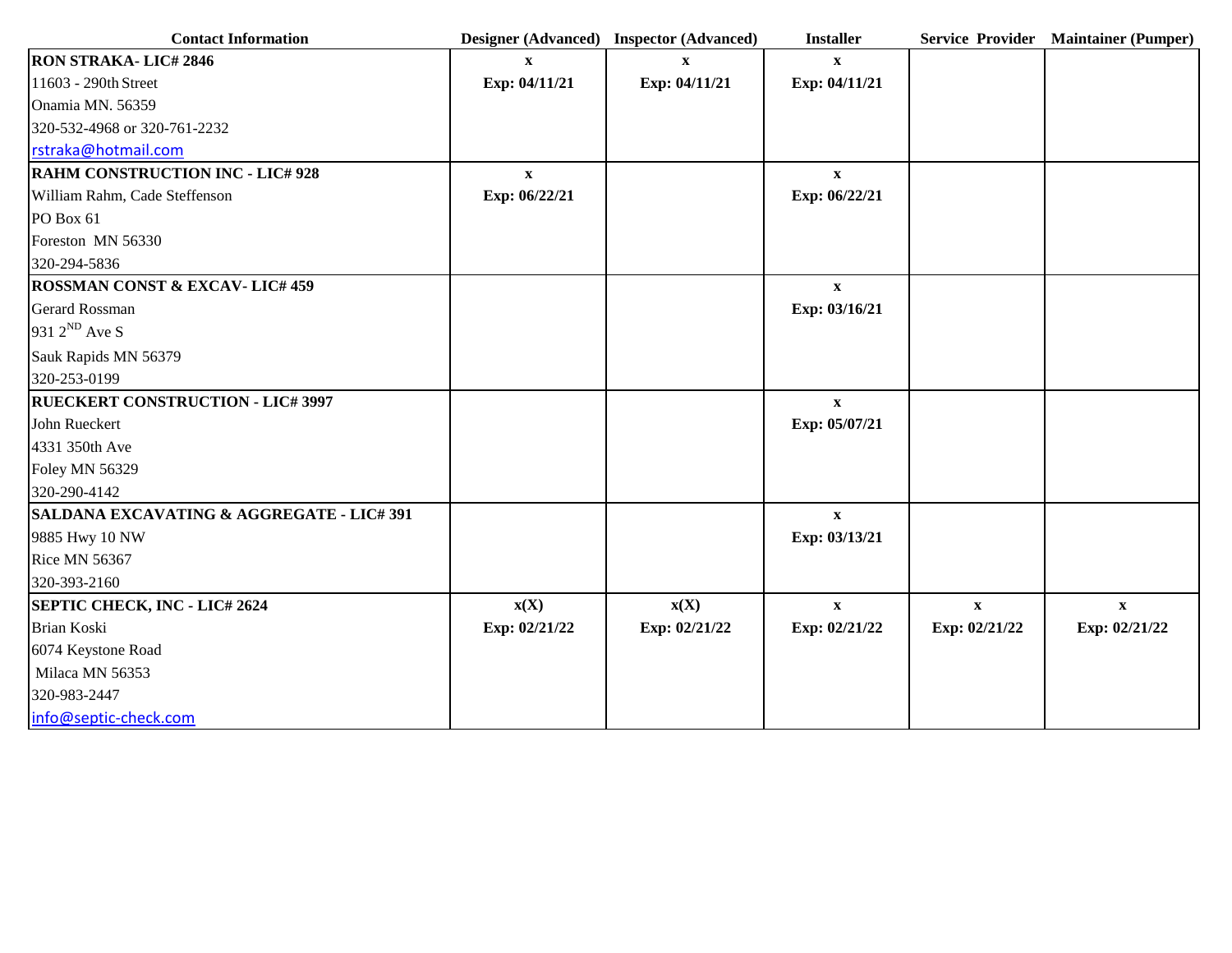| <b>Contact Information</b>                      |                          | Designer (Advanced) Inspector (Advanced) | <b>Installer</b> |               | Service Provider Maintainer (Pumper) |
|-------------------------------------------------|--------------------------|------------------------------------------|------------------|---------------|--------------------------------------|
| <b>SOUTH SIDE SAND &amp; GRAVEL - LIC# 1971</b> |                          |                                          | $\mathbf{x}$     |               |                                      |
| Donald Dubbin, LIC.                             |                          |                                          | Exp: 08/03/21    |               |                                      |
| 7995 Acorn Rd NW                                |                          |                                          |                  |               |                                      |
| Royalton MN 56373                               |                          |                                          |                  |               |                                      |
| 320-584-5588                                    |                          |                                          |                  |               |                                      |
| <b>STEINBRECHER COMPANIES - LIC# 2851</b>       | $\mathbf{x}(\mathbf{X})$ | $\mathbf{x}(\mathbf{X})$                 | $\mathbf{x}$     | $\mathbf{X}$  |                                      |
| Shane Steinbrecher                              | Exp: 02/19/22            | Exp: 02/19/22                            | Exp: 02/19/22    | Exp: 02/19/22 |                                      |
| 13792 - 247th Avenue                            |                          |                                          |                  |               |                                      |
| Zimmerman MN. 55398                             |                          |                                          |                  |               |                                      |
| 763-274-0925                                    |                          |                                          |                  |               |                                      |
| septic@steinbrechercompanies.com                |                          |                                          |                  |               |                                      |
| <b>STEVE KRAEMER EXCAVATING - LIC# 1972</b>     |                          |                                          | $\mathbf X$      |               |                                      |
| <b>Steve Kraemer</b>                            |                          |                                          | Exp: 08/03/21    |               |                                      |
| 21387 Agate Beach Rd                            |                          |                                          |                  |               |                                      |
| St Cloud MN 56301                               |                          |                                          |                  |               |                                      |
| 320-202-9606                                    |                          |                                          |                  |               |                                      |
| <b>STEVE'S EXCAVATING - LIC# 624</b>            |                          |                                          | $\mathbf{X}$     |               |                                      |
| Steve Voigt, Ben Voigt                          |                          |                                          | Exp: 03/31/21    |               |                                      |
| 5051 250 <sup>th</sup> St                       |                          |                                          |                  |               |                                      |
| St Cloud MN 56301                               |                          |                                          |                  |               |                                      |
| 320-255-0243                                    |                          |                                          |                  |               |                                      |
| <b>STEVE WESSENFLUH - LIC# 264</b>              | $\mathbf{x}$             | $\mathbf X$                              | $\mathbf X$      |               |                                      |
| 29119 - 100th St                                | Exp: 03/31/21            | Exp: 03/31/21                            | Exp: 03/31/21    |               |                                      |
| Zimmerman MN 55398                              |                          |                                          |                  |               |                                      |
| 763-389-2475                                    |                          |                                          |                  |               |                                      |
| <b>SYMANIETZ SEPTIC SERVICE - LIC# 259</b>      |                          |                                          |                  |               | $\mathbf{X}$                         |
| Arnold Symanietz, LIC#259                       |                          |                                          |                  |               | Exp: 03/22/21                        |
| 16073 115th St NE                               |                          |                                          |                  |               |                                      |
| Oak Park, MN 56357                              |                          |                                          |                  |               |                                      |
| 320-387-2416                                    |                          |                                          |                  |               |                                      |
| THULL EXCAVATING - LIC# 1528                    |                          |                                          | $\mathbf X$      |               |                                      |
| 33752 Co Rd 11                                  |                          |                                          | Exp: 01/09/22    |               |                                      |
| Freeport MN 56331                               |                          |                                          |                  |               |                                      |
| 320-267-6988                                    |                          |                                          |                  |               |                                      |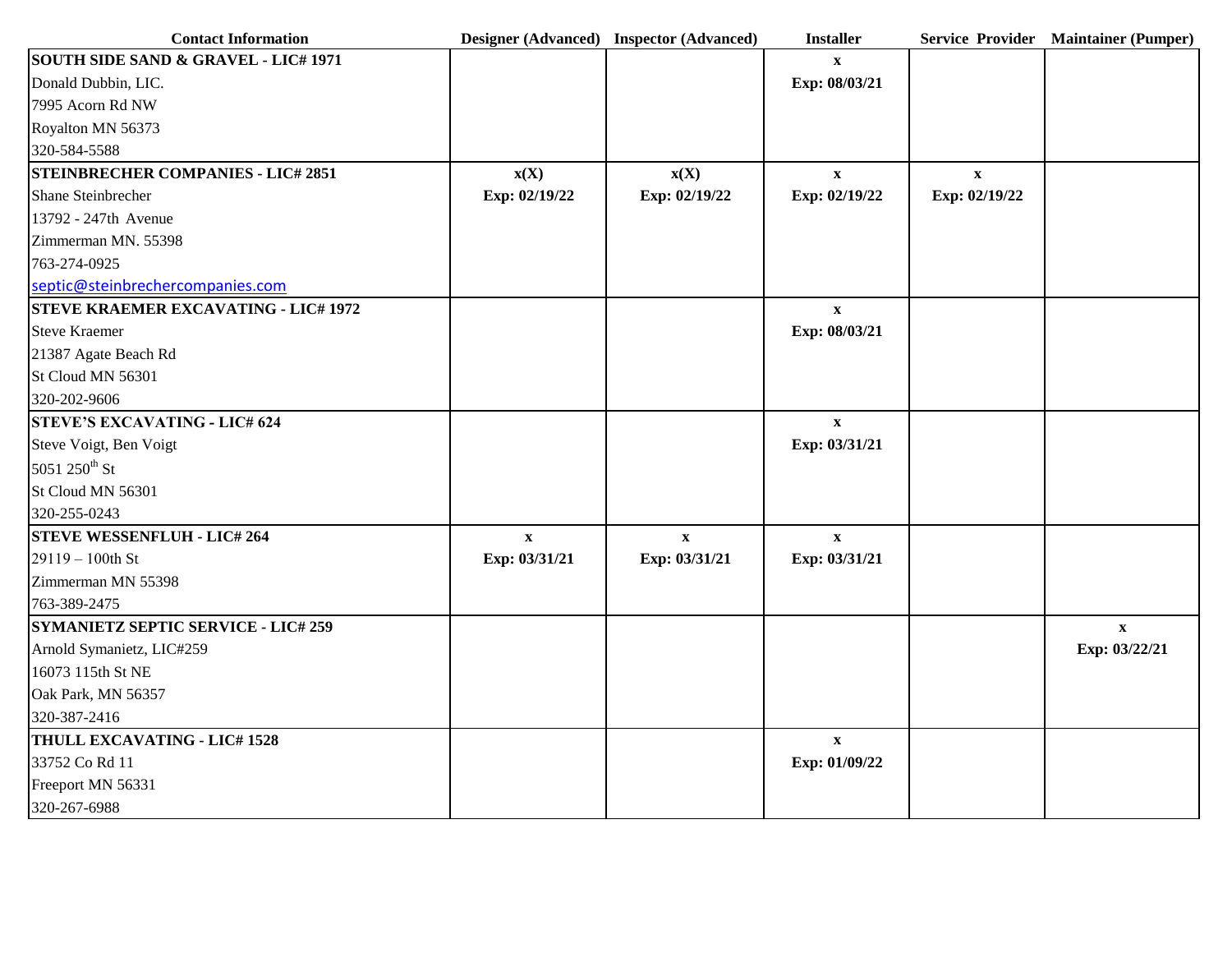| <b>Contact Information</b>                     |               | Designer (Advanced) Inspector (Advanced) | <b>Installer</b> |               | Service Provider Maintainer (Pumper) |
|------------------------------------------------|---------------|------------------------------------------|------------------|---------------|--------------------------------------|
| TOWN & COUNTRY EXCAVATING - LIC# 3622          |               |                                          | $\mathbf{x}$     |               |                                      |
| Jason Christen                                 |               |                                          | Exp: 05/01/21    |               |                                      |
| 10772 340th st                                 |               |                                          |                  |               |                                      |
| Avon MN 56310                                  |               |                                          |                  |               |                                      |
| 320-253-5330                                   |               |                                          |                  |               |                                      |
| <b>TRI-COUNTY SEPTIC- LIC#250</b>              |               |                                          | $\mathbf{X}$     |               |                                      |
| Keith Posch 293-6733                           |               |                                          | Exp: 05/09/21    |               |                                      |
| 39725 County Rd 3                              |               |                                          |                  |               |                                      |
| Holdingford MN 56340                           |               |                                          |                  |               |                                      |
| 320-746-2827 293-2959                          |               |                                          |                  |               |                                      |
| <b>WATAB INC - LIC# 2116</b>                   | X(X)          | $\mathbf{x}(\mathbf{X})$                 | $\mathbf{X}$     | $\mathbf X$   |                                      |
| Tim Haeg                                       | Exp: 02/19/22 | Exp: 02/19/22                            | Exp: 02/19/22    | Exp: 02/19/22 |                                      |
| 14234 Fruit Farm Rd                            |               |                                          |                  |               |                                      |
| St Joseph MN 56374                             |               |                                          |                  |               |                                      |
| 320-363-1300 Fax 320-363-7398                  |               |                                          |                  |               |                                      |
| <b>WENCK ASSOCIATES INC - LIC# 1282</b>        | X(X)          | $\mathbf{x}(\mathbf{X})$                 |                  | $\mathbf{X}$  |                                      |
| Peter Miller                                   | Exp: 08/19/21 | Exp: 08/19/21                            |                  | Exp: 08/19/21 |                                      |
| 1800 Pioneer Creek Center PO Box 249           |               |                                          |                  |               |                                      |
| Maple Plain MN 56359                           |               |                                          |                  |               |                                      |
| 763-479-5121                                   |               |                                          |                  |               |                                      |
| <b>WEST BRANCH CONSTRUCTION CO - LIC# 1606</b> |               |                                          | $\mathbf X$      |               |                                      |
| Justin Johnson                                 |               |                                          | Exp: 04/13/21    |               |                                      |
| 3527 Branch Rd                                 |               |                                          |                  |               |                                      |
| Princeton MN. 55371                            |               |                                          |                  |               |                                      |
| 763-389-2827                                   |               |                                          |                  |               |                                      |
| <b>WIPPER BACKHOE &amp; BOBCAT - LIC# 1598</b> |               |                                          | $\mathbf X$      |               |                                      |
| Steve Wipper                                   |               |                                          | Exp: 07/25/21    |               |                                      |
| $3783 - 95^{\text{th}}$ Ave SE                 |               |                                          |                  |               |                                      |
| St Cloud MN 56304                              |               |                                          |                  |               |                                      |
| 320-743-2770                                   |               |                                          |                  |               |                                      |